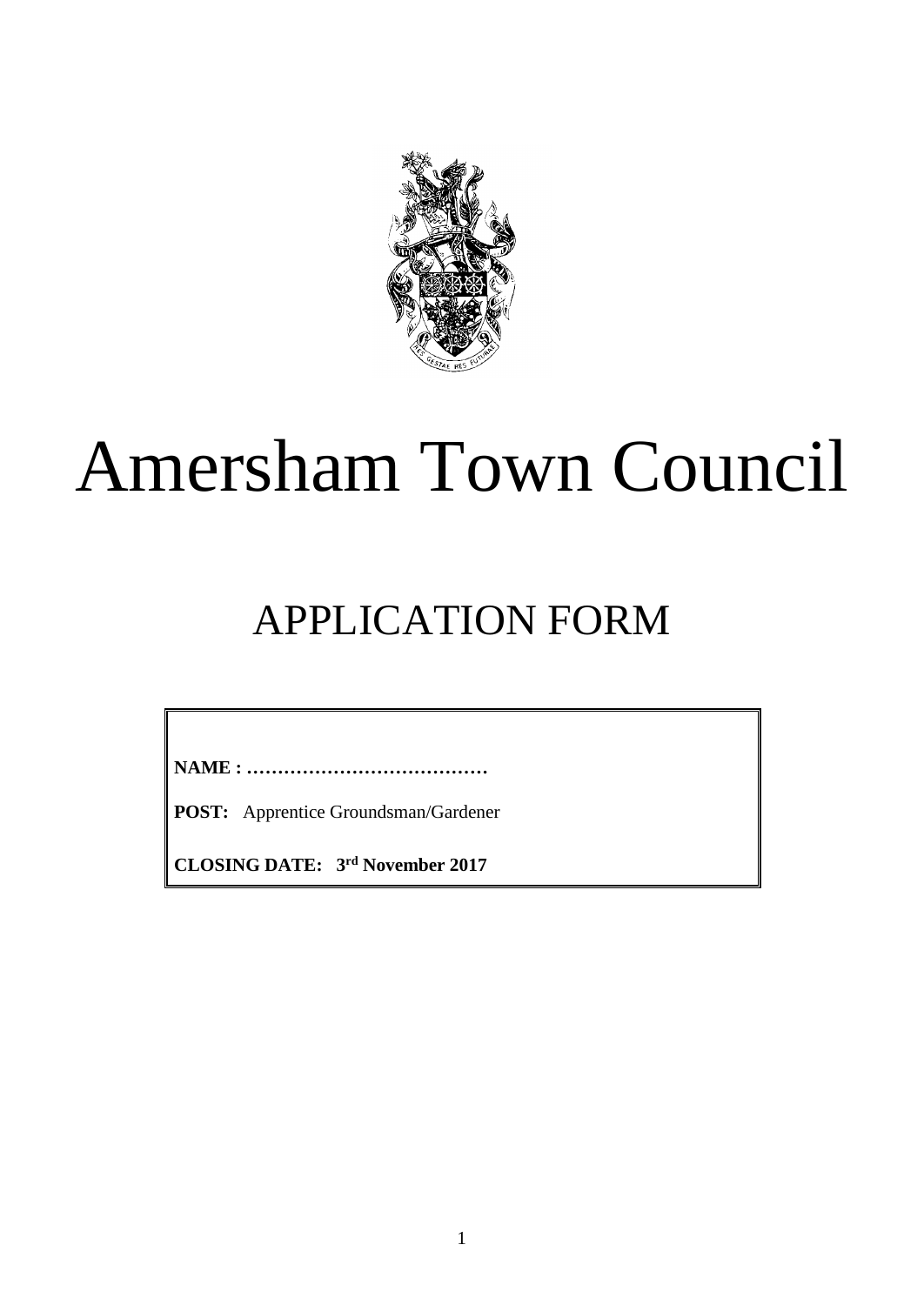Please complete this Application Form. Further sheets may be used as desired.You may attach any other relevant supplementary information to this form, but all sections of the form must be completed as fully as possible. ATC is an Equal Opportunities Employer and all applications will be considered in line with our Equal Opportunities Policy – a copy of which is available on request.

### **Personal Details**

| Surname                                                                                                                                                                                                                  | <b>Other Names</b>      |                                                                                                                                                                                                                                    | <b>Preferred Title</b><br>e.g. Mrs/Ms/Miss/Mr |                                                     |  |  |  |
|--------------------------------------------------------------------------------------------------------------------------------------------------------------------------------------------------------------------------|-------------------------|------------------------------------------------------------------------------------------------------------------------------------------------------------------------------------------------------------------------------------|-----------------------------------------------|-----------------------------------------------------|--|--|--|
| Home address                                                                                                                                                                                                             | Telephone Number        |                                                                                                                                                                                                                                    |                                               |                                                     |  |  |  |
|                                                                                                                                                                                                                          | Home:                   |                                                                                                                                                                                                                                    |                                               |                                                     |  |  |  |
|                                                                                                                                                                                                                          | Business/mobile:        |                                                                                                                                                                                                                                    |                                               |                                                     |  |  |  |
| <b>Current Full</b><br>Driving Licence<br>YES/NO                                                                                                                                                                         | Vehicle Owner<br>YES/NO | Car Available<br>for office use<br>YES/NO                                                                                                                                                                                          | UK?                                           | Are you legally entitled to work in the<br>Yes $No$ |  |  |  |
| Unspent Criminal Convictions/Cautions. Declaration subject to the Rehabilitation of Offenders Act 1974. If<br>YES, please give details:                                                                                  |                         |                                                                                                                                                                                                                                    |                                               |                                                     |  |  |  |
| A minimum of TWO references are required of whom<br>one should be your present employer (or most recent<br>employer if not currently employed). Employment references<br>are required for at least the past three years. |                         | <b>NOTE: References will normally be</b><br>taken up before interview. Please indicate<br>if you do not want a reference to be taken<br>up at this stage and why. Please indicate<br>if your referees know you by another<br>name. |                                               |                                                     |  |  |  |
| 1) Name<br><b>Address</b>                                                                                                                                                                                                |                         | 2) Name                                                                                                                                                                                                                            | <b>Address</b>                                |                                                     |  |  |  |
| Occupation<br>Telephone No.<br>3) Name<br>Address                                                                                                                                                                        |                         | 4) Name                                                                                                                                                                                                                            | Occupation<br>Telephone No.<br><b>Address</b> |                                                     |  |  |  |
| Occupation<br>Telephone No.                                                                                                                                                                                              |                         |                                                                                                                                                                                                                                    | Occupation<br>Telephone No.                   |                                                     |  |  |  |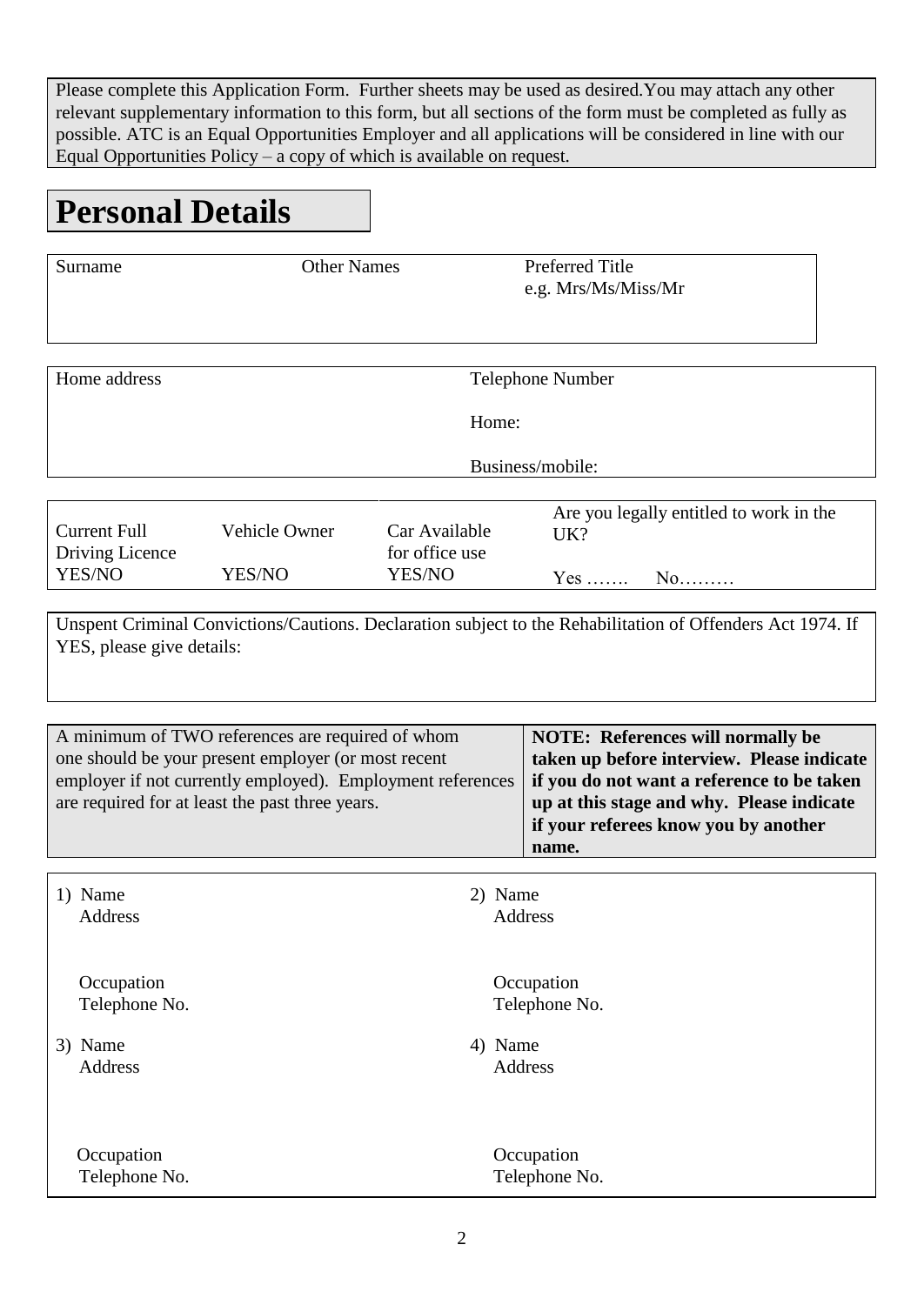#### **Education** - You may wish to give details of other Training and Development activities (e.g. project work, secondments, etc) under supplementary information on page 5.

Please give details of Schools, Colleges, etc attended, excluding primary schools, but including professional/technical training.

| Full time education - please show schools attended<br>from age 11                                                                  |                          | Dates<br>From<br>To | Examinations passed. Please<br>show date of passing and grade |  |  |
|------------------------------------------------------------------------------------------------------------------------------------|--------------------------|---------------------|---------------------------------------------------------------|--|--|
|                                                                                                                                    |                          |                     |                                                               |  |  |
| Further/higher education - college, university,<br>correspondence courses etc.<br>Short Courses Attended/Other training undertaken |                          | Dates<br>From<br>To | Examinations passed. Please<br>show date of passing and grade |  |  |
|                                                                                                                                    |                          |                     |                                                               |  |  |
| <b>Studies/Training in Progress</b>                                                                                                |                          |                     |                                                               |  |  |
| Membership of Professional Bodies or Institutions                                                                                  |                          |                     |                                                               |  |  |
| Date Obtained                                                                                                                      | Name of Body/Institution |                     | Level of Membership                                           |  |  |
| NOTE: Evidence of Qualifications will be required prior to appointment.                                                            |                          |                     |                                                               |  |  |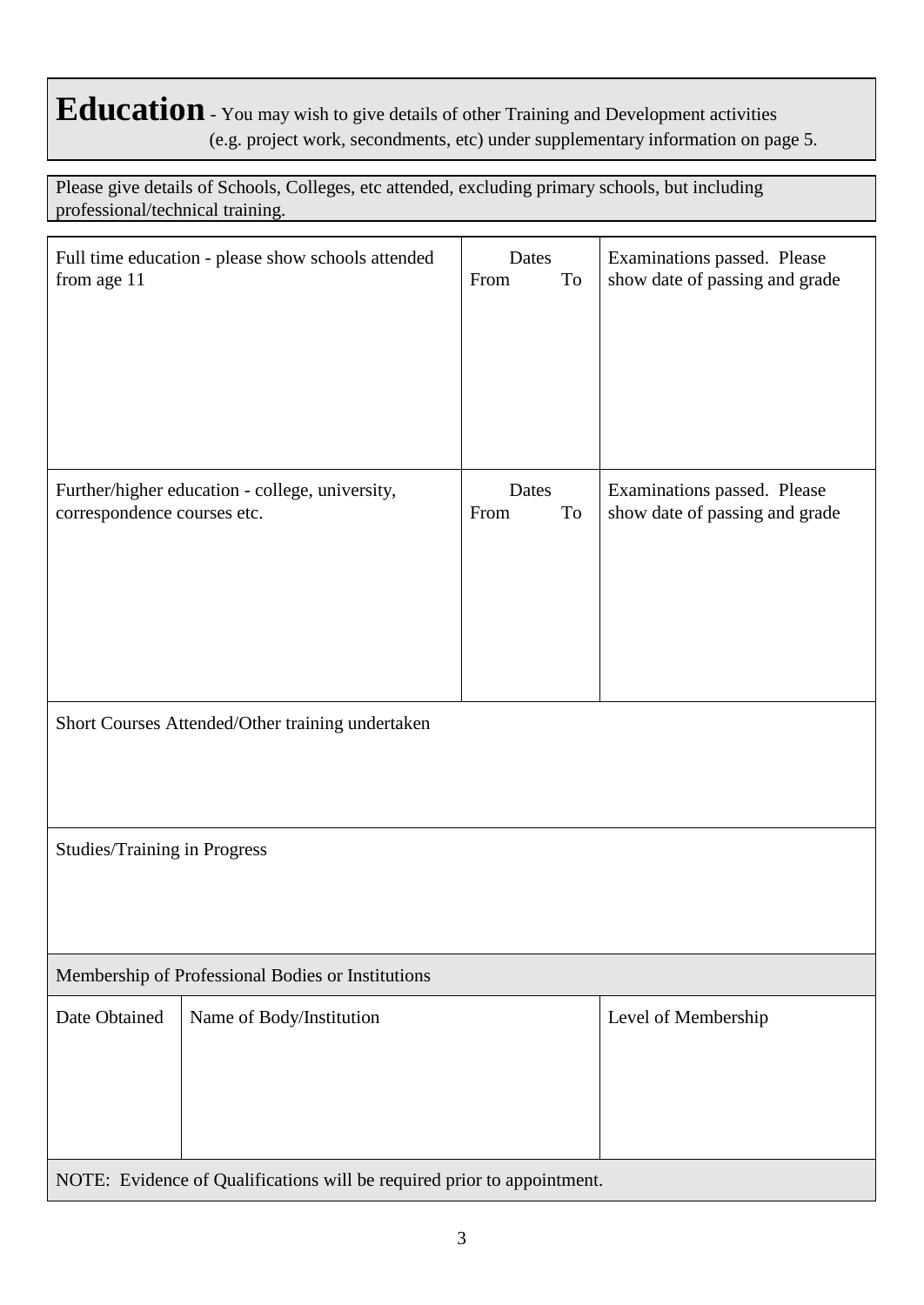## **Current Employment** (or most recent)

| Name and Address of Employer                                                                                                                                                                | Date Appointed                   | <b>Total Remuneration Package (Please</b><br>give details of salary/grade and any<br>other benefits such as car allowance<br>and performance related pay etc.) |  |  |  |  |
|---------------------------------------------------------------------------------------------------------------------------------------------------------------------------------------------|----------------------------------|----------------------------------------------------------------------------------------------------------------------------------------------------------------|--|--|--|--|
|                                                                                                                                                                                             | Date of Leaving<br>(if relevant) |                                                                                                                                                                |  |  |  |  |
| Post Title                                                                                                                                                                                  |                                  |                                                                                                                                                                |  |  |  |  |
| Brief outline of main objectives and duties of post                                                                                                                                         |                                  |                                                                                                                                                                |  |  |  |  |
|                                                                                                                                                                                             |                                  |                                                                                                                                                                |  |  |  |  |
|                                                                                                                                                                                             |                                  |                                                                                                                                                                |  |  |  |  |
| Please describe your position within your present organisation's structure, indicating to whom you report,<br>and who report to you. You may wish to draw, or attach, an organisation chart |                                  |                                                                                                                                                                |  |  |  |  |
|                                                                                                                                                                                             |                                  |                                                                                                                                                                |  |  |  |  |
|                                                                                                                                                                                             |                                  |                                                                                                                                                                |  |  |  |  |
| Why are you seeking to change your present post, or why did you leave your previous post?                                                                                                   |                                  |                                                                                                                                                                |  |  |  |  |
|                                                                                                                                                                                             |                                  |                                                                                                                                                                |  |  |  |  |
|                                                                                                                                                                                             |                                  |                                                                                                                                                                |  |  |  |  |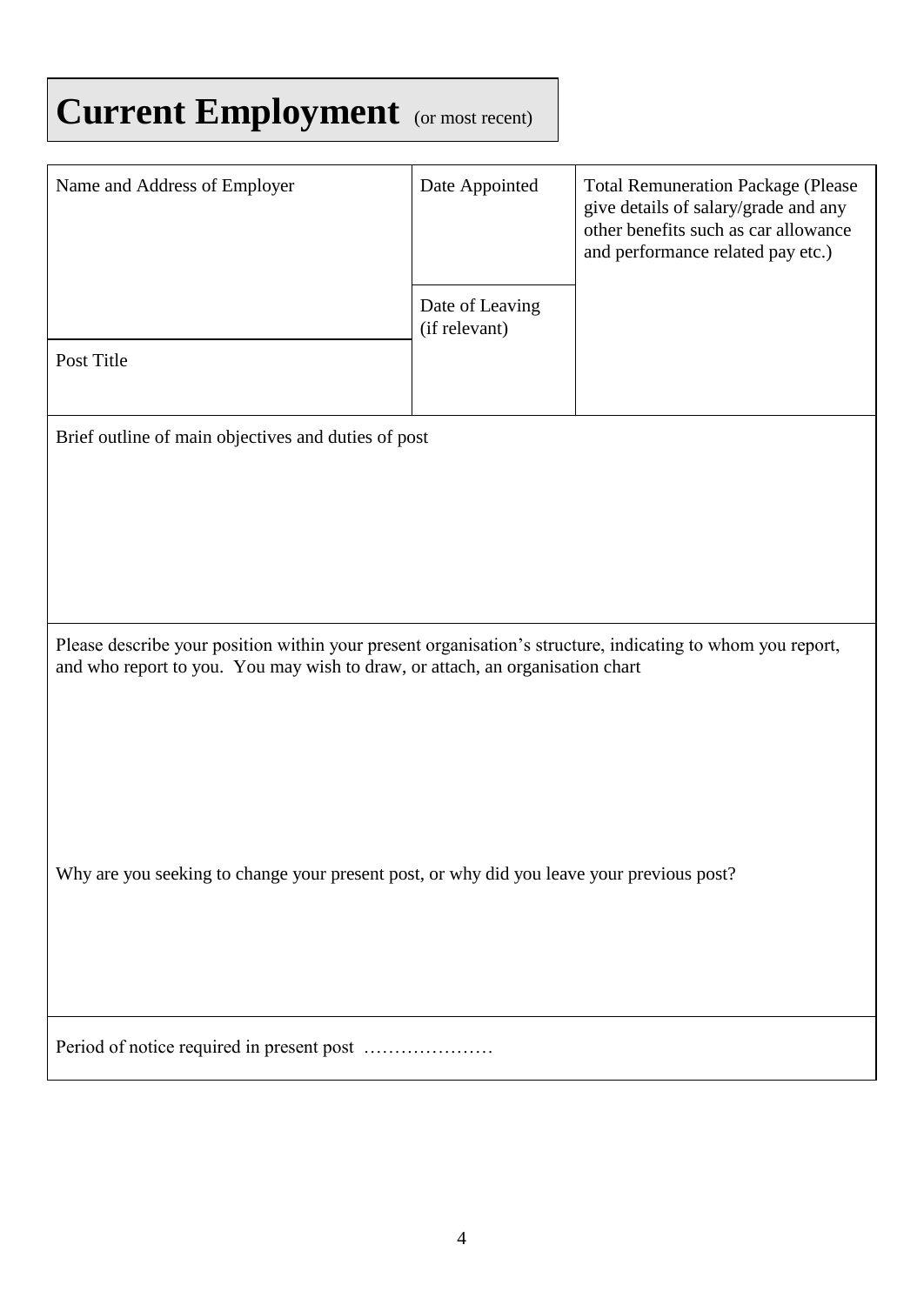## Previous Employment (most recent appointment to be shown first)

| Post Title and brief<br>description of duties | Employers Name and Address -<br>please show most recent first. | Dates<br>$\operatorname{To}$<br>From | Reason for Leaving |
|-----------------------------------------------|----------------------------------------------------------------|--------------------------------------|--------------------|
|                                               | Please include service with the<br>Armed Forces                |                                      |                    |
|                                               |                                                                |                                      |                    |
|                                               |                                                                |                                      |                    |
|                                               |                                                                |                                      |                    |
|                                               |                                                                |                                      |                    |
|                                               |                                                                |                                      |                    |
|                                               |                                                                |                                      |                    |
|                                               |                                                                |                                      |                    |
|                                               |                                                                |                                      |                    |
|                                               |                                                                |                                      |                    |
|                                               |                                                                |                                      |                    |
|                                               |                                                                |                                      |                    |
|                                               |                                                                |                                      |                    |
|                                               |                                                                |                                      |                    |
|                                               |                                                                |                                      |                    |
|                                               |                                                                |                                      |                    |
|                                               |                                                                |                                      |                    |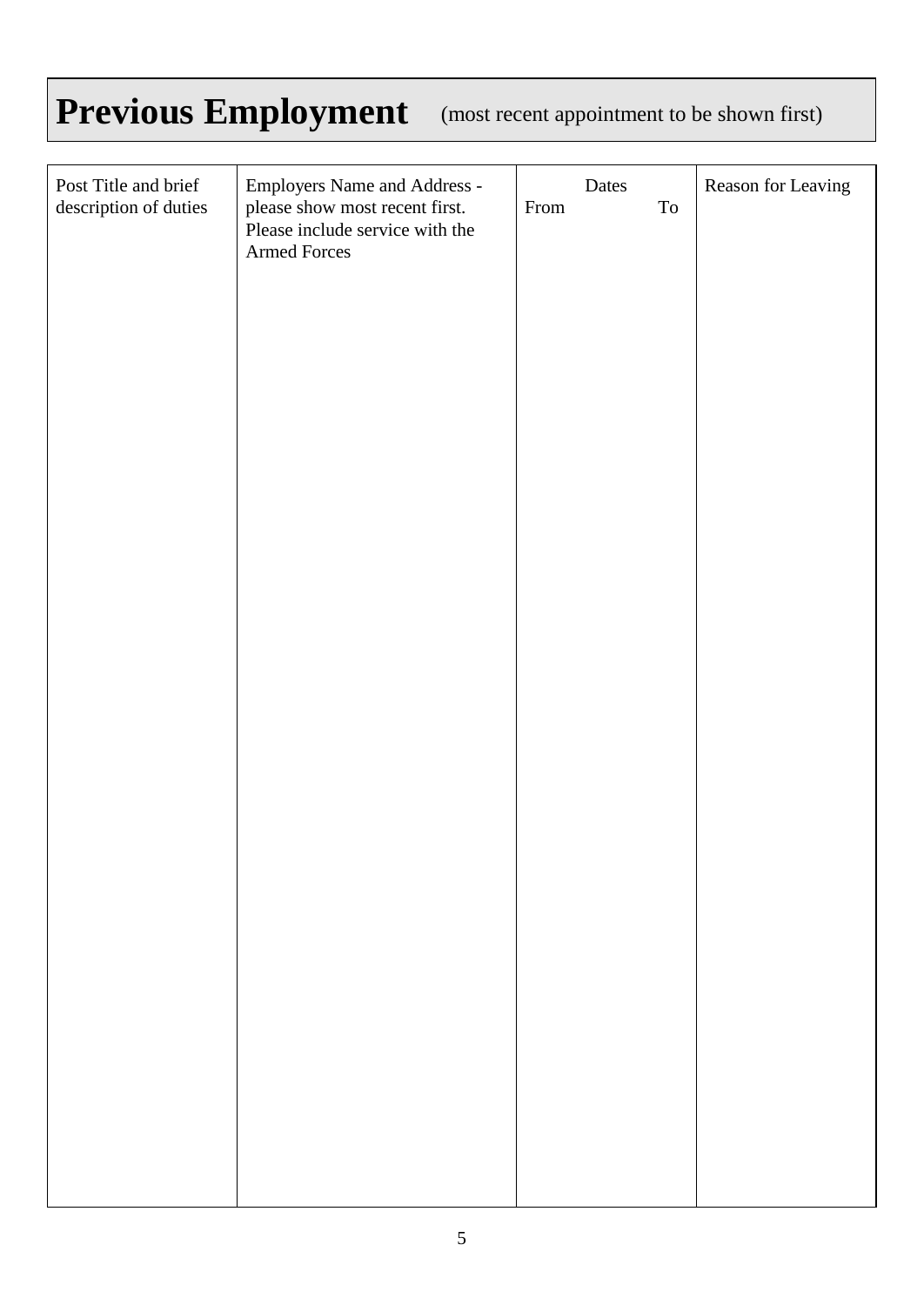### **Supplementary Information**

Please detail relevant experience to date and any other factors you consider make you a strong candidate for this post. (Further sheets may be used as desired.)

**Note: A non-smoking policy applies within Amersham Town Council**

Interests outside work

#### **Data Protection**

The Data Protection Act 1998 ('the Act') sets out certain requirements for the protection of your personal information against unauthorised use or disclosure. The Act also gives you certain rights. Except to the extent we are required or permitted by law, the information which you provide in this application form and any other information obtained or provided during the course of your application ('the information') will be used solely for the purpose of assessing your application. If your application is unsuccessful or you choose not to accept any offer of employment we make, the information will not be held for longer than is necessary, after which time it will be destroyed, although relevant information will be retained in the longer term to facilitate your equal opportunity monitoring. If your application is successful, the information will form part of your employment file and we will be entitled to process it for all purposes in connection with your employment. So that we may use the information for the above purposes and on the above terms, we are required under the act to obtain your explicit consent. Accordingly, please sign the consent section below.

I CONSENT TO MY PERSONAL INFORMATION BEING USED FOR THE PURPOSES AND ON THE TERMS SET OUT ABOVE.

Signed: …………………………………………………………….. Date: ……………………………..